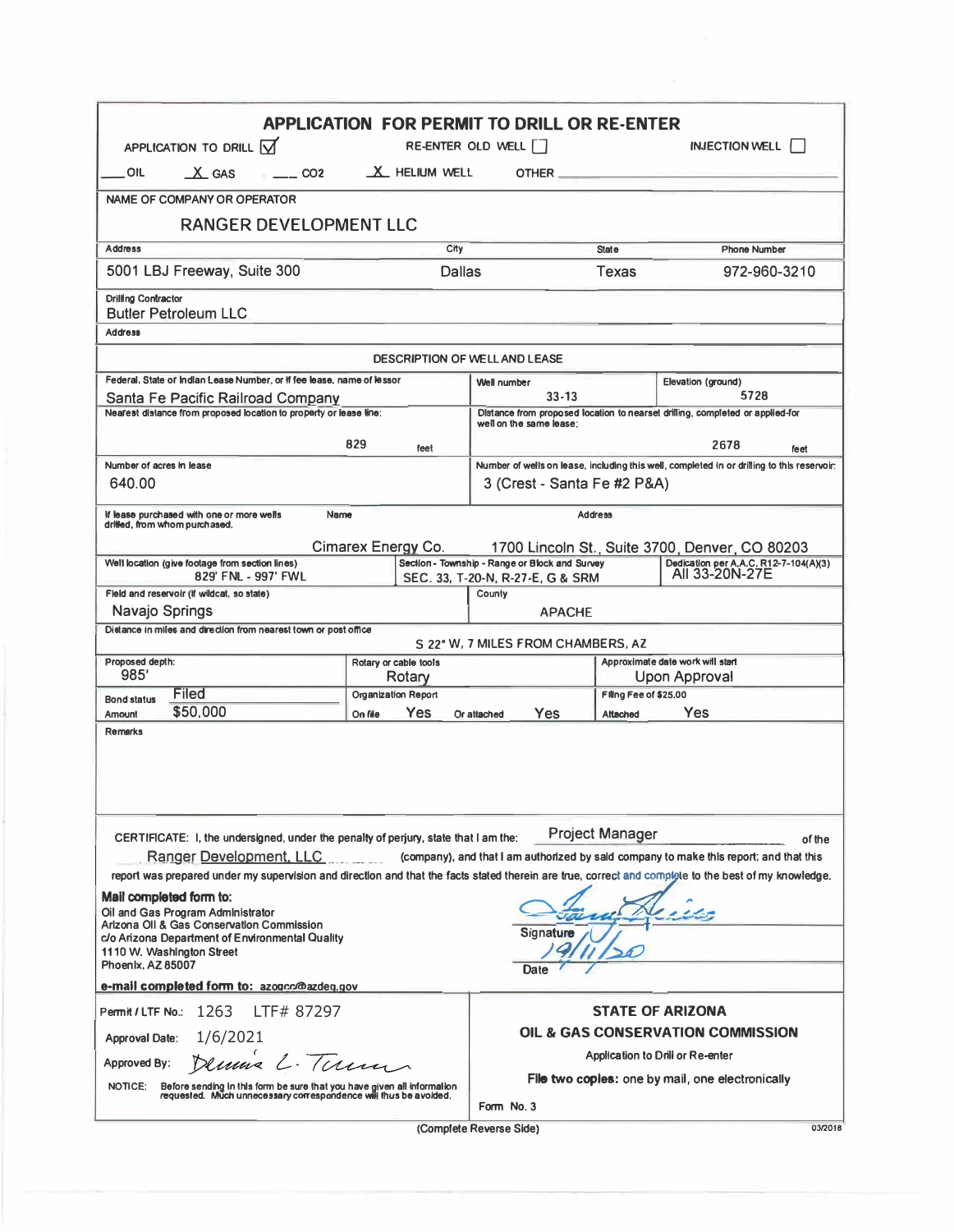- 1. Operator shall outline on the plat the acreage dedicated to the well in compliance with A.A.C. R12-7-107.
- 2. A registered surveyor shall show on the plat the location of the well and certify this information in the space provided.
- 3. ALL DISTANCES SHOWN ON THE PLAT MUST BE FROM THE OUTER BOUNDARIES OF THE SECTION.
- 4. Is the operator the only owner in the dedicated acreage outlined on the plat below ? YES  $X$  NO
- 5. If the answer to question four is no, have the interests of all owners been consolidated by communitization agreement or otherwise? NO \_\_\_\_\_\_ If answer is yes, give type of consolidation YES  $-$
- 6. If the answer to question four is no, list all the owners and their respective interests below:



| Size of Casing | Welght | Grade & Type | Top | <b>Bottom</b> | <b>Cementing Depths</b> | Sacks Cement | Type        |
|----------------|--------|--------------|-----|---------------|-------------------------|--------------|-------------|
| 10.75"         | 32.75# | J55          | GL  | 60'           | $GL-60'$                | 10           | Prem. Light |
| 7.00"          | 20.00# | J55          | GL  | 790'          | GL-790'                 | 175          | Prem. Light |
| 4.50"          | 10.50# | J55          | GL  | 985'          | GL-985'                 | 90           | Prem. Light |
|                |        |              |     |               |                         |              |             |